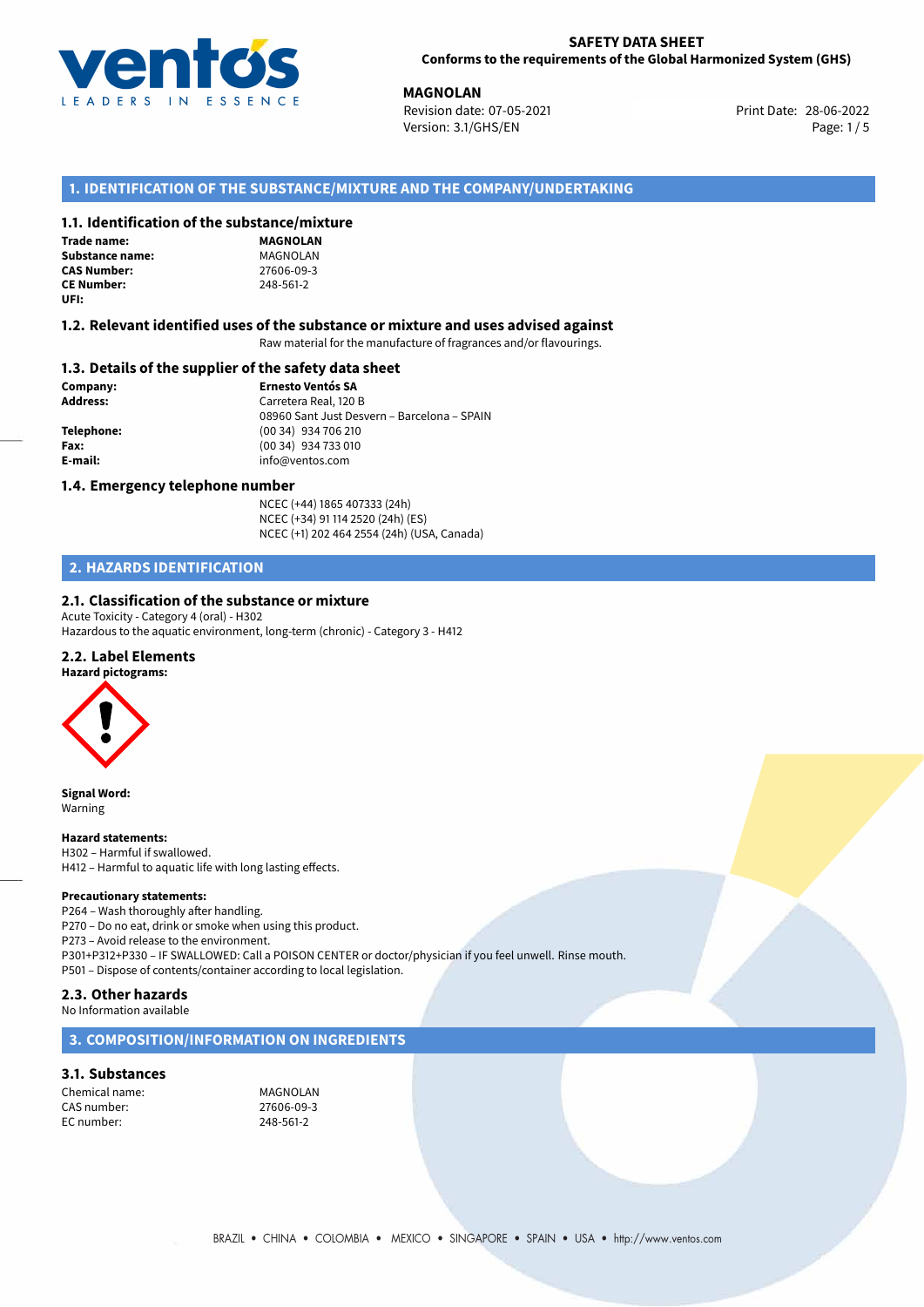

**MAGNOLAN**<br>
Revision date: 07-05-2021 **Print Date: 28-06-2022** Version: 3.1/GHS/EN Page: 2 / 5

#### **Hazardous constituents:**

| <b>Chemical Name</b>                                      | % (w/w)   | CAS No<br><b>EC No</b> | <b>Classification according to GHS</b>                                                                                                  |  |
|-----------------------------------------------------------|-----------|------------------------|-----------------------------------------------------------------------------------------------------------------------------------------|--|
| l MAGNOLAN                                                | $\geq$ 50 | 248-561-2              | 27606-09-3   Acute Toxicity - Category 4 (oral) - H302<br>Hazardous to the aquatic environment, long-term (chronic) - Category 3 - H412 |  |
| Can then full tout of the bound statements in continue 10 |           |                        |                                                                                                                                         |  |

[See the full text of the hazard statements in section 16.](#page-4-0)

### **3.2. Mixtures**

Not applicable.

# **4. FIRST-AID MEASURES**

#### **4.1. Description of necessary first aid measures**

| Ingestion:    | Rinse mouth with water.<br>Obtain medical advice.                                                                     |
|---------------|-----------------------------------------------------------------------------------------------------------------------|
|               | Keep at rest. Do not induce vomiting.                                                                                 |
| Eye contact:  | In case of contact with eyes, rinse immediately with plenty of water for at least 15 minutes and seek medical advice. |
| Inhalation:   | Remove person to fresh air and keep at rest.                                                                          |
|               | Seek immediate medical advice.                                                                                        |
| Skin contact: | Take off immediately all contaminated clothing.                                                                       |
|               | Thoroughly wash affected skin with soap and water.                                                                    |
|               | Seek medical attention if symptoms persist.                                                                           |

# **4.2. Most important symptoms and effects, both acute and delayed**

No information available.

#### **4.3. Indication of any immediate medical attention and special treatment needed** No information available.

# **5. FIRE-FIGHTING MEASURES**

#### **5.1. Extinguishing Media**

Water spray, carbon dioxide, dry chemical powder or appropriate foam. For safety reasons do not use full water jet.

#### **5.2. Special hazards arising from the substance or mixture**

Known or Anticipated Hazardous Products of Combustion: Emits toxic fumes under fire conditions.

# **5.3. Advice for firefighters**

High temperatures can lead to high pressures inside closed containers. Avoid inhalation of vapors that are created. Use appropriate respiratory protection. Do not allow spillage of fire to be poured into drains or watercourses. Wear self-contained breathing apparatus and protective clothing.

# **6. ACCIDENTAL RELEASE MEASURES**

# **6.1. Personal precautions, protective equipment and emergency procedures**

Evacuate surronding areas. Ensure adequate ventilation. Keep unnecessary and unprotected personnel from entering. Do not breathe vapor/spray. Avoid contact with skin and eyes. Information regarding personal protective measures: see section 8.

#### **6.2. Environmental precautions**

To avoid possible contamination of the environment, do not discharge into any drains, surface waters or groundwaters.

#### **6.3. Methods and materials for containment and cleaning up**

Cover with an inert, inorganic, non-combustible absorbent material (e.g. dry-lime, sand, soda ash). Place in covered containers using non-sparking tools and transport outdoors. Avoid open flames or sources of ignition (e.g. pilot lights on gas hot water heater). Ventilate area and wash spill site after material pickup is complete.

#### **6.4. Reference to other sections**

Information regarding exposure controls, personal protection and disposal considerations can be found in sections 8 and 13.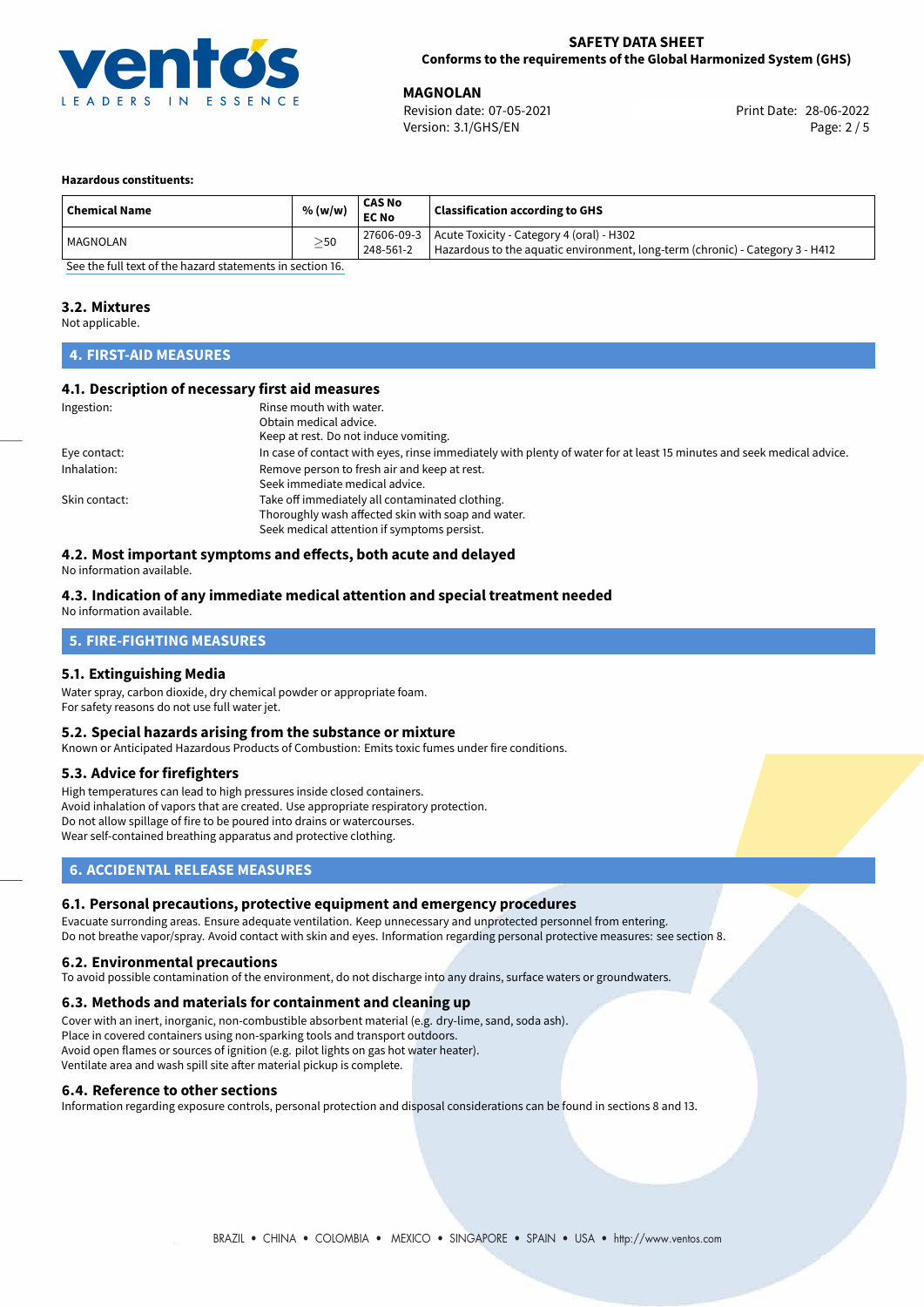

**MAGNOLAN**<br>
Revision date: 07-05-2021 **Print Date: 28-06-2022** Version: 3.1/GHS/EN Page: 3 / 5

# **7. HANDLING AND STORAGE**

### **7.1. Precautions for safe handling**

Do not store or handle this material near food or drinking water. Do not smoke. Avoid contact with the eyes, skin and clothing. Wear protective clothing and use glasses. Observe the rules of safety and hygiene at work. Keep in the original container or an alternative made from a compatible material.

# **7.2. Conditions for safe storage, including any incompatibilities**

Store in tightly closed and preferably full containers in a cool, dry and ventilated area, protected from light. Keep away from sources of ignition (e.g. hot surfaces, sparks, flame and static discharges). Keep away from incompatible materials (see section 10).

#### **7.3. Specific end use(s)**

No information available.

**8. EXPOSURE CONTROLS AND PERSONAL PROTECTION**

# **8.1. Control parameters**

Components with occupational exposure limits: None known.

#### **8.2. Exposure controls**

Measures should be taken to prevent materials from being splashed into the body. Provide adequate ventilation, according to the conditions of use. Use a mechanical exhaust if required.

#### **8.3. Individual protection measures, such as personal protective equipment**

| Eye/Face protection:             | Chemical safety goggles are recommended. Wash contaminated goggles before reuse.                                                            |
|----------------------------------|---------------------------------------------------------------------------------------------------------------------------------------------|
| Hand Protection:                 | Chemical-resistant gloves are recommended. Wash contaminated gloves before reuse.                                                           |
| Body protection:                 | Personal protective equipment for the body should be selected based on the task being performed and the risks<br>involved.                  |
| Respiratory Protection:          | In case of insufficient ventilation, use suitable respiratory equipment.                                                                    |
| Environmental exposure controls: | Emissions from ventilation or process equipment should be checked to ensure they comply with environmental<br>protection legislation.       |
|                                  | In some cases, filters or engineering modifications to the process equipment will be necessary to reduce emissions to<br>acceptable levels. |
|                                  |                                                                                                                                             |

# **9. PHYSICAL AND CHEMICAL PROPERTIES**

#### **9.1. Information on basic physical and chemical properties**

| Appearance:                            | Liquid/solid                     |
|----------------------------------------|----------------------------------|
| Colour:                                | Conforms to standard             |
| Odour:                                 | Conforms to standard             |
| Odour theshold:                        | Not determined                   |
| pH:                                    | Not determined                   |
| Melting point/freezing point:          | Not determined                   |
| Boling point/boiling range (°C):       | 134°C (5,0 mbar)                 |
| Flash point:                           | 128 °C                           |
| Evaporation rate:                      | Not determined                   |
| Flammability:                          | Not determined                   |
| Lower flammability/Explosive limit:    | Not determined                   |
| Upper flammability/Explosive limit:    | Not determined                   |
| Vapour pressure:                       | Not determined                   |
| Vapour Density:                        | Not determined                   |
| Density:                               | $1,086-1,09$ g/mL (20°C)         |
| Relative density:                      | $1,086 - 1,09$ (20 $^{\circ}$ C) |
| Water solubility:                      | Not determined                   |
| Solubility in other solvents:          | Not determined                   |
| Partition coefficient n-octanol/water: | Not determined                   |
| Auto-ignition temperature:             | $310^{\circ}$ C                  |
| Decomposition temperature:             | Not determined                   |
| Viscosity, dynamic:                    | Not determined                   |
| Viscosity, kinematic:                  | Not determined                   |
| Explosive properties:                  | Not determined                   |
| Oxidising properties:                  | Not determined                   |
|                                        |                                  |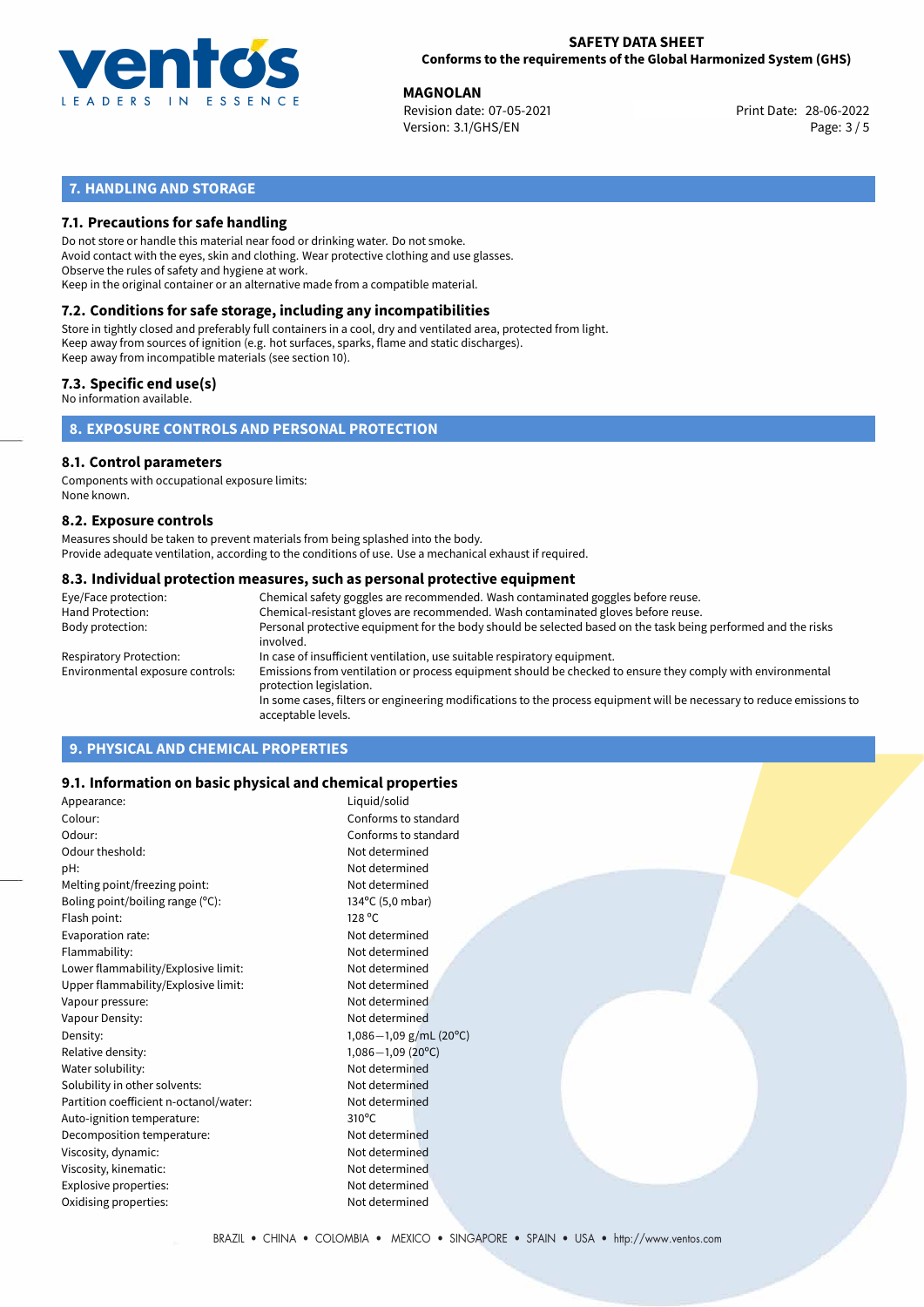

**MAGNOLAN**<br>
Revision date: 07-05-2021 **Print Date: 28-06-2022** Version: 3.1/GHS/EN Page: 4 / 5

# **10. STABILITY AND REACTIVITY**

#### **10.1. Reactivity**

No hazardous reactions if stored and handled as prescribed/indicated.

#### **10.2. Chemical stability**

The product is stable if stored and handled as prescribed/indicated.

#### **10.3. Possibility of hazardous reactions**

No hazardous reactions if stored and handled as prescribed/indicated.

#### **10.4. Conditions to Avoid**

Conditions to Avoid: Excessive heat, flame or other ignition sources.

#### **10.5. Incompatible materials**

Avoid contact with strong acids and bases and oxidizing agents.

#### **10.6. Hazardous decomposition products**

During combustion may form carbon monoxide and unidentified organic compounds.

# **11. TOXICOLOGICAL INFORMATION**

| <b>Acute toxicity</b>             | Harmful if swallowed.                                                     |  |  |  |  |
|-----------------------------------|---------------------------------------------------------------------------|--|--|--|--|
|                                   | Experimental/calculated data:                                             |  |  |  |  |
|                                   | LD50(acute/oral): 300 - 500 mg/kg. (Rat). (OECD 423).                     |  |  |  |  |
|                                   | LD50 (acute/dermal) : > 2000 mg/kg. (Rat). (OECD 402).                    |  |  |  |  |
| <b>Skin corrosion/irritation</b>  | Based on the data available, the criteria for classification are not met. |  |  |  |  |
|                                   | Experimental/calculated data:                                             |  |  |  |  |
|                                   | Skin irritation: Non-irritant.                                            |  |  |  |  |
| Serious eye damage/irritation     | Based on the data available, the criteria for classification are not met. |  |  |  |  |
|                                   | Experimental/calculated data:                                             |  |  |  |  |
|                                   | Eye irritation : Non-irritant. (Rabbit).                                  |  |  |  |  |
| Respiratory or skin sensitisation | Based on the data available, the criteria for classification are not met. |  |  |  |  |
|                                   | Experimental/calculated data:                                             |  |  |  |  |
|                                   | Skin sensitization : Non-sensitizing. (Guinea pig).                       |  |  |  |  |
| <b>Germ cell mutagenicity</b>     | Based on the data available, the criteria for classification are not met. |  |  |  |  |
| Carcinogenicity                   | Based on the data available, the criteria for classification are not met. |  |  |  |  |
| <b>Reproductive toxicity</b>      | Based on the data available, the criteria for classification are not met. |  |  |  |  |
| <b>STOT-single exposure</b>       | Based on the data available, the criteria for classification are not met. |  |  |  |  |
| <b>STOT-repeated exposure</b>     | Based on the data available, the criteria for classification are not met. |  |  |  |  |
| <b>Aspiration hazard</b>          | Based on the data available, the criteria for classification are not met. |  |  |  |  |

# **12. ECOLOGICAL INFORMATION**

#### **12.1. Toxicity**

#### **Assessment:**

Harmful to aquatic life with long lasting effects.

#### **Experimental/calculated data:**

- · Toxicity for fish: LC50 (96h) : 35,4 mg/L. (Brachydanio rerio). (OECD 203).
- · Toxicity for aquatic invertebrates: EC50 (48h) : 284 mg/L. (Daphnia magna). (OECD TG 202).
- · Toxicity for algae: ErC50 (72h) : 130 mg/L. (Pseudokirchneriella subcapitata). (OECD TG 201).

# **12.2. Degradability**

Biodegradation : Not readily biodegradable. (OECD 301 D).

# **12.3. Bioaccumulative potential**

No information available.

# **12.4. Soil mobility**

No information available.

# **12.5. Other adverse effects**

See also sections 6, 7, 13 and 15 Do not allow to get into waste water or waterways.